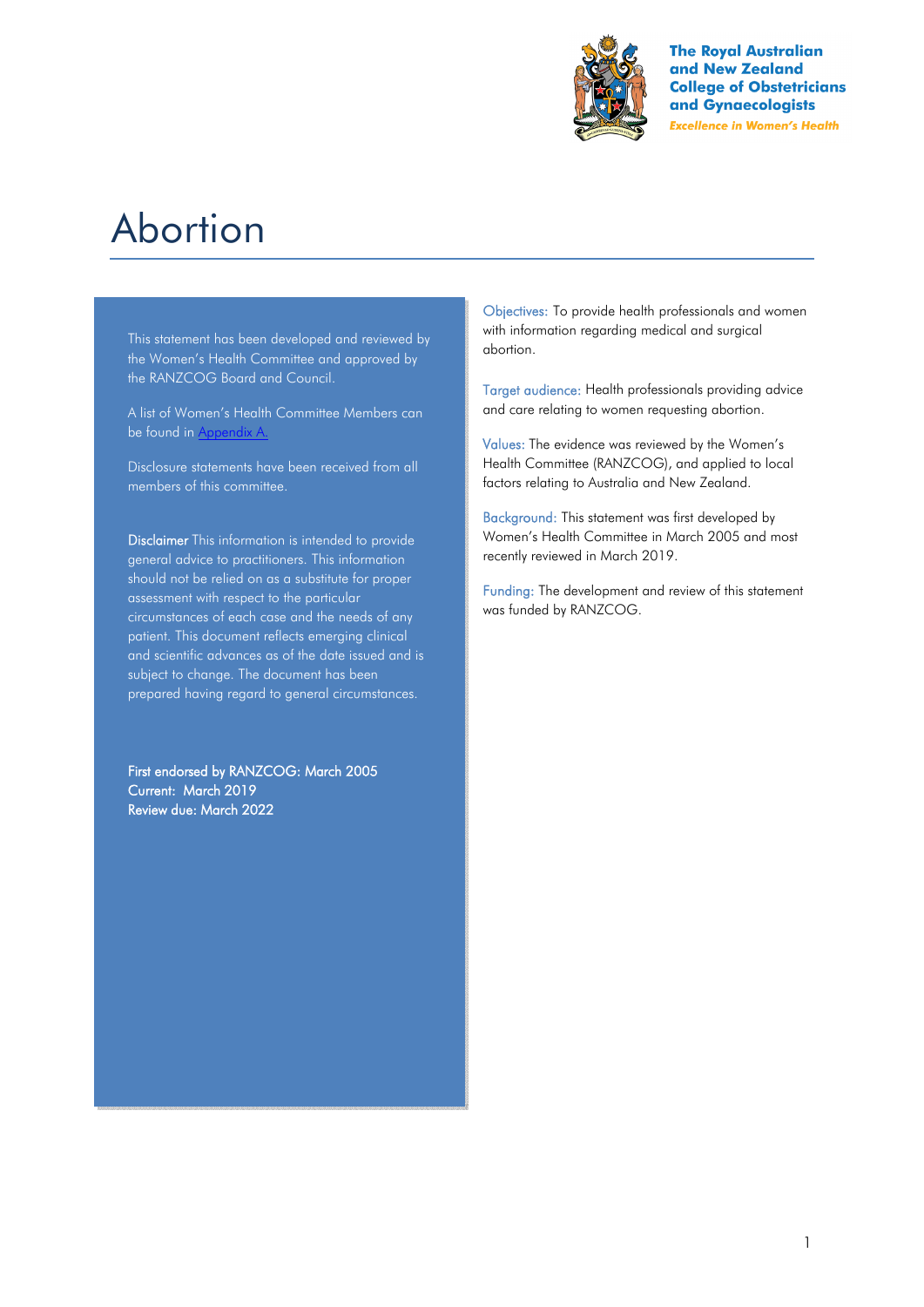# **Table of contents**

| 2.               |                |  |  |  |  |
|------------------|----------------|--|--|--|--|
| 3.               | Introduction 3 |  |  |  |  |
| $\overline{4}$ . |                |  |  |  |  |
|                  |                |  |  |  |  |
|                  |                |  |  |  |  |
|                  |                |  |  |  |  |
|                  |                |  |  |  |  |
|                  |                |  |  |  |  |
|                  |                |  |  |  |  |
|                  |                |  |  |  |  |
|                  |                |  |  |  |  |
|                  |                |  |  |  |  |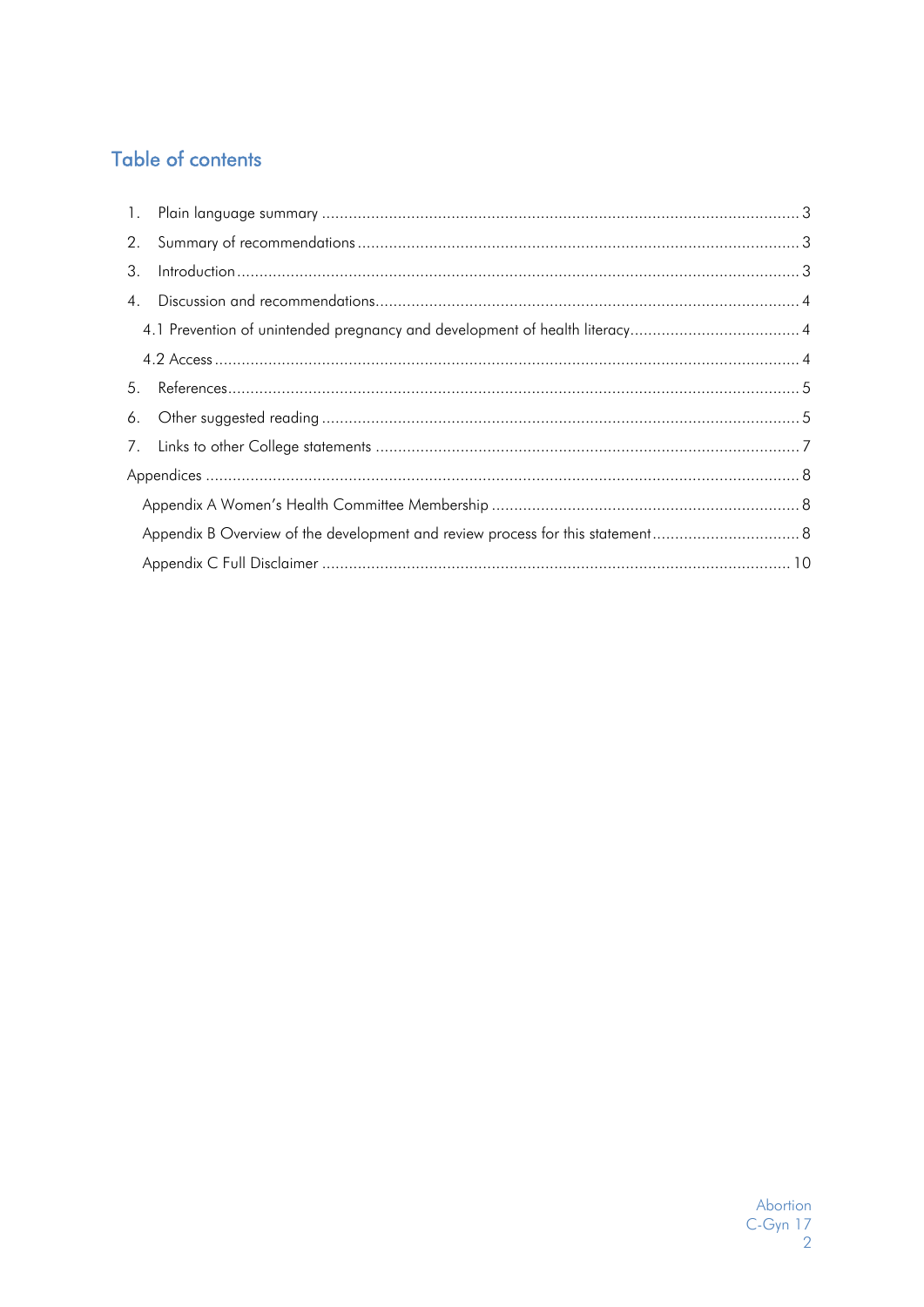# 1. Plain language summary

Abortion is a medical procedure to end a pregnancy that involves use of medicines or surgery to remove the embryo or fetus and placenta from the uterus. Deciding to end a pregnancy is a very personal choice and discussions with a health care provider can explain the risks and benefits of the various procedures.

A range of RANZCOG Patient Information Pamphlets can be ordered via: https://www.ranzcog.edu.au/Womens-Health/Patient-Information-Guides/Patient-Information-Pamphlets

# 2. Summary of recommendations

| <b>Recommendation 1</b>                                                         | Grade           |
|---------------------------------------------------------------------------------|-----------------|
| Access to abortion should be on the basis of health care need and should not    | Consensus based |
| be limited by age, socioeconomic disadvantage, or geographic isolation.         | recommendation  |
| <b>Recommendation 2</b>                                                         | Grade           |
| Women should have access to professional counselling if required by law or by   | Consensus based |
| patient choice.                                                                 | recommendation  |
| <b>Recommendation 3</b>                                                         | Grade           |
| Health practitioners should be aware of the legislation regarding abortion that | Consensus based |
| applies in the jurisdiction in which they practice.                             | recommendation  |

# 3. Introduction

Abortion is an important health issue <sup>1-3</sup> and RANZCOG is committed to improving the health and wellbeing of all women, and to the advancement of knowledge of the health effects of pregnancy and pregnancy termination. The College acknowledges that people may have strong personal beliefs about abortion.

The College supports moves to develop a national sexual and reproductive health strategy, which would have the potential to support the following dimensions of sexual and reproductive health including abortion care:

- Education and the development of health literacy including access to and uptake of contraception.
- Equitable access to optimal sexual and reproductive health services, including abortion services.
- Monitoring and research.
- Workforce development and succession planning.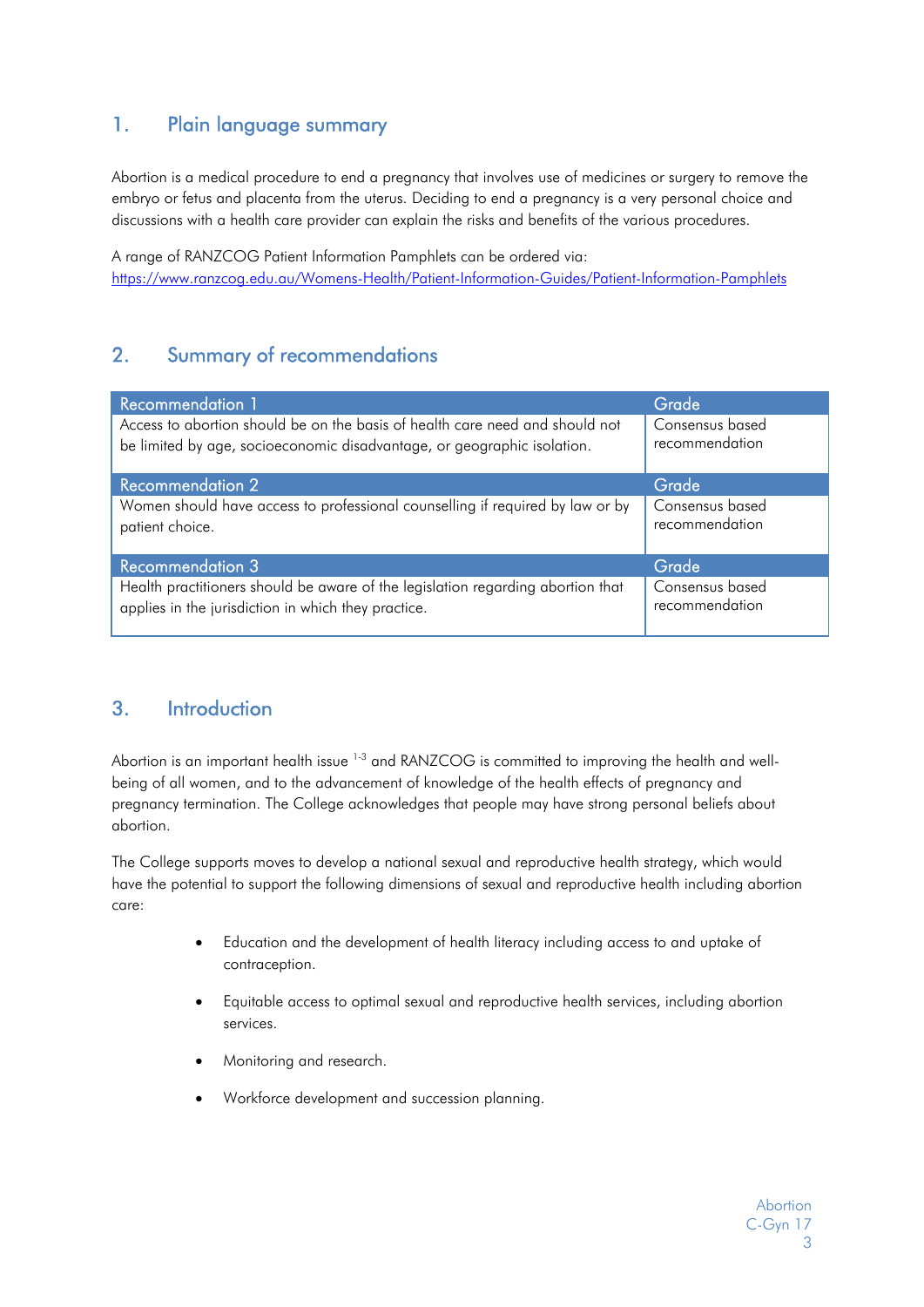# 4. Discussion and recommendations

#### 4.1 Prevention of unintended pregnancy and development of health literacy

The prevention of unintended pregnancy should be a priority. RANZCOG supports broad community education (including in schools), with regard to sexual and reproductive health including relationships, safe sex, and contraception. RANZCOG specifically supports ready access to the full range of safe and reliable contraceptive measures available. Along with other national bodies, RANZCOG supports greater professional and community education about the advantages of increasing access to long acting reversible contraceptive methods.<sup>5</sup>

#### 4.2 Access

Non-availability of abortion services has been shown to increase maternal morbidity and mortality.<sup>3</sup> Access to abortion services should be on the basis of health care need and should not be limited by age, socioeconomic disadvantage, or geographic isolation. Equitable access to services should be overseen and supported by health departments in each jurisdiction in the same way it is for other health services. Women have the right to access any medical services without their privacy being infringed or being subjected to harassment.

#### 4.3 Services

A woman's physical, social, emotional and psychological needs should be taken into account in the course of counselling and decision-making. Abortion services should be provided subject to all appropriate standards for clinical assessment, procedural safety and aftercare. In general this will be in an approved facility, but some components of early medical abortion may take place as an outpatient and/or at home, provided there is access to 24 hour emergency medical care.

The availability of a range of medical and surgical methods of abortion is seen as ideal. Pre- and posttermination counselling by appropriately qualified personnel should be routinely available. Confidentiality of all possible identifying information of women undergoing abortion is essential.

Women should be provided with accurate information including that abortion is a safe procedure for which major complications and mortality are rare.

#### 4.4 Special considerations

Decisions around timing of abortion become more complex in the presence of some specific fetal conditions, late recognition of pregnancy, advancing gestational age, multiple pregnancy and pre-existing maternal disease. The College supports a multidisciplinary approach in assisting women in such circumstances and the availability of late abortion for the rare situations where both managing clinicians and patient believe it to be the most suitable option in the circumstances.

#### 4.5 Monitoring and research

In order to better understand the individual and public health impacts of abortion, the College supports the monitoring and collection of statistics relating to abortion, including the occurrence of complications of these procedures.

#### 4.6 Workforce

A cornerstone of the provision of good health care is the availability of well-trained health professionals. Issues relating to abortion should be included in the education of all health professionals, particularly those who are primarily involved in women's health care. No member of the health team should be expected to perform abortion against his or her personal convictions, but all have a professional responsibility to inform patients where and how such services can be obtained and to be respectful of the women's decision. A systematic approach is required to ensure recruitment and training of sufficient health professionals to provide safe clinical care.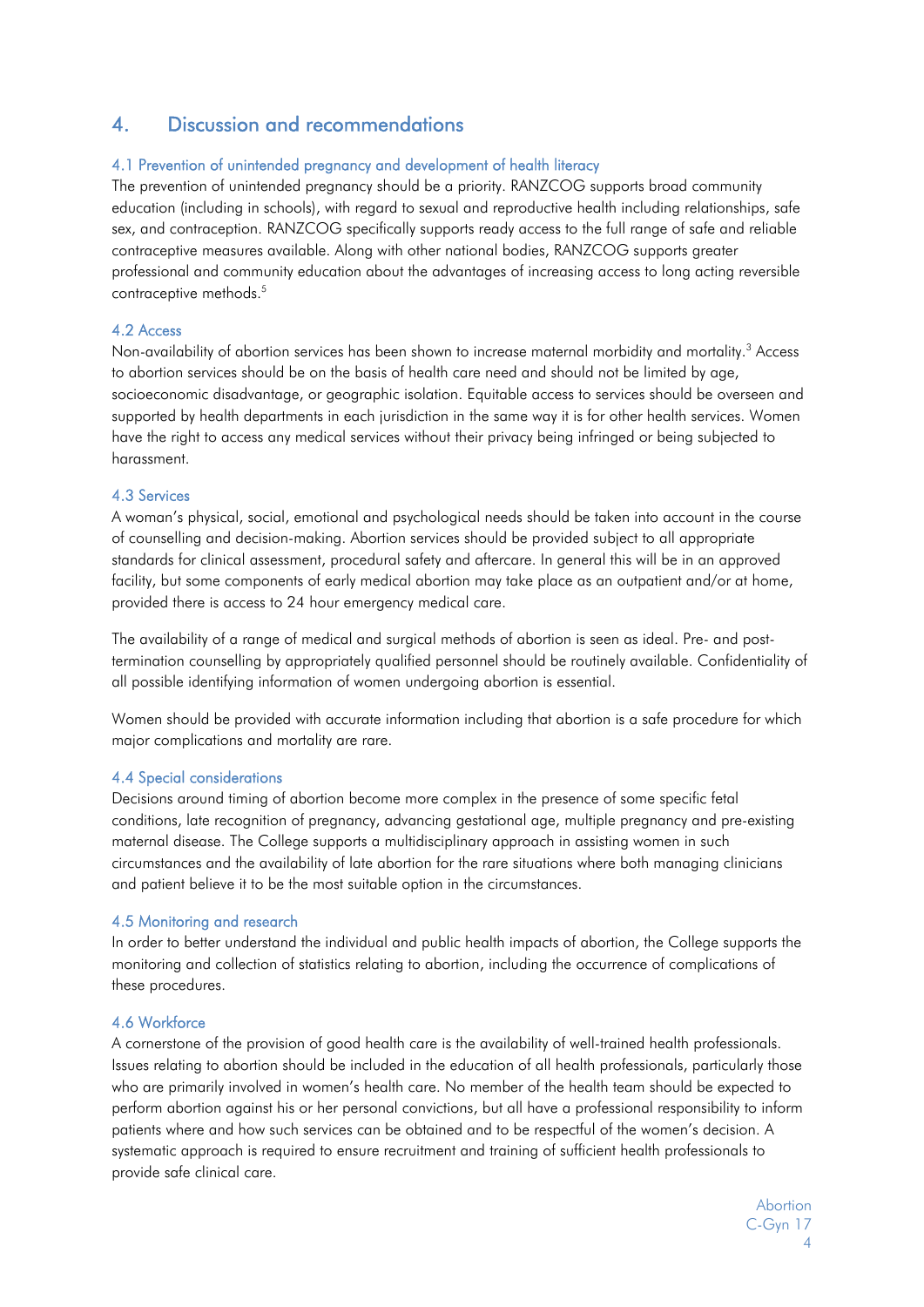#### 4.7 Legislation

Legislation regarding abortion varies across jurisdictions. It is essential that health practitioners are aware of the legislation that applies in the jurisdiction in which they practice. Uniformity and clarity of legislation would benefit both health practitioners and the women for whom they care.

### 5. References

- 1. Chan A, Keane RJ. Prevalence of induced abortion in a reproductive lifetime, Am J Epidemiol. 2004;159(5):475-80.
- 2. World Health Organization. Safe abortion: technical and policy guidance for health systems (Second edition) 2012. Available from: http://apps.who.int/iris/bitstream/10665/70914/1/9789241548434\_eng.pdf
- 3. World Health Organization. Unsafe abortion: global and regional estimates of incidence of unsafe abortion and associated mortality in 2000. 2012. Available from: http://whqlibdoc.who.int/publications/2004/9241591803.pdf.

# 6. Other suggested reading

RANZCOG Online Learning Module 'Abortion' https://www.climate.edu.au/course/view.php?id=201

Abortion Supervisory Committee. Report of the Abortion Supervisory Committee 2010. Wellington: Ministry of Justice.

AIHW NPSU: Grayson N, Hargreaves J & Sullivan EA 2005. Use of routinely collected national data sets for reporting on induced abortion in Australia. AIHW Cat. No. PER 30.

Enhancing Sexual Wellbeing in Scotland - A Sexual Health and Relationships Strategy. A Proposal to the Scottish Executive 2003. Available at: http://www.scotland.gov.uk/Resource/Doc/47063/0013758.pdf

International Federation of Gynaecology and Obstetrics (FIGO). Recommendations on Ethical Issues in Obstetrics and Gynaecology by The FIGO Committee for the Study of Ethical Aspects of Human Reproduction and Women's Health: Ethical aspects of induced abortion for non-medical reasons, pp. 102. London: FIGO; 2009.

Marston C, Cleland J. Relationships between contraception and abortion: a review of the evidence. International Family Planning Perspectives 2003; 29 (1): 6-13.

National Institute for Health and Clinical Excellence. Long-acting reversible contraception: The effective and appropriate use of long-acting reversible contraception. London; 2005. Available at: http://www.ncbi.nlm.nih.gov/books/NBK51051/pdf/Bookshelf\_NBK51051.pdf

Royal College of Obstetricians and Gynaecologists. The Care of Women Requesting Induced Abortion. Evidence-based Clinical Guideline Number 7. RCOG Press November 2011. Available at: https://www.rcog.org.uk/globalassets/documents/guidelines/abortion-guideline\_web\_1.pdf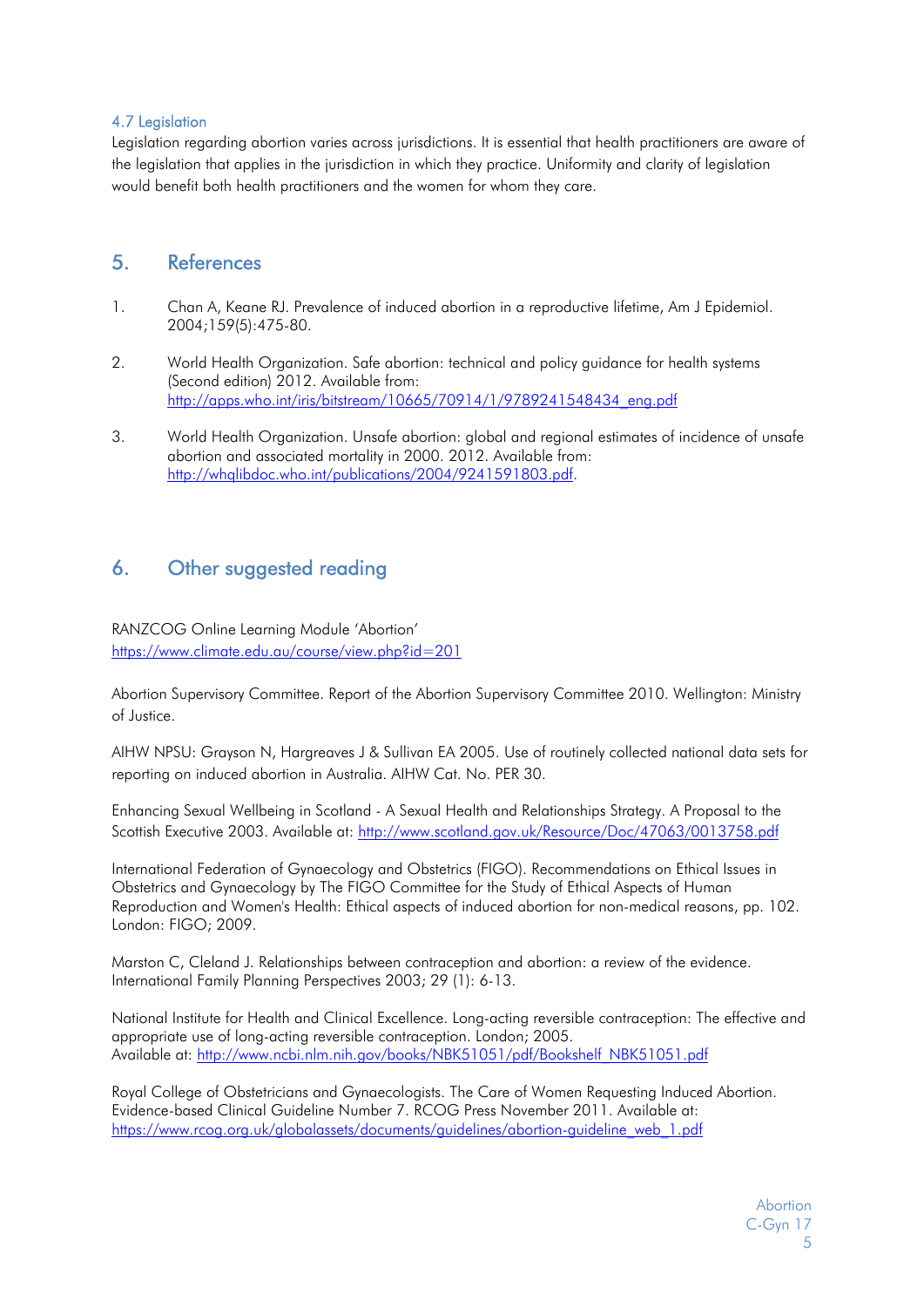Victorian Law Reform Commission. Law of Abortion: Final Report 2008. Available at: http://www.lawreform.vic.gov.au/sites/default/files/VLRC\_Abortion\_Report.pdf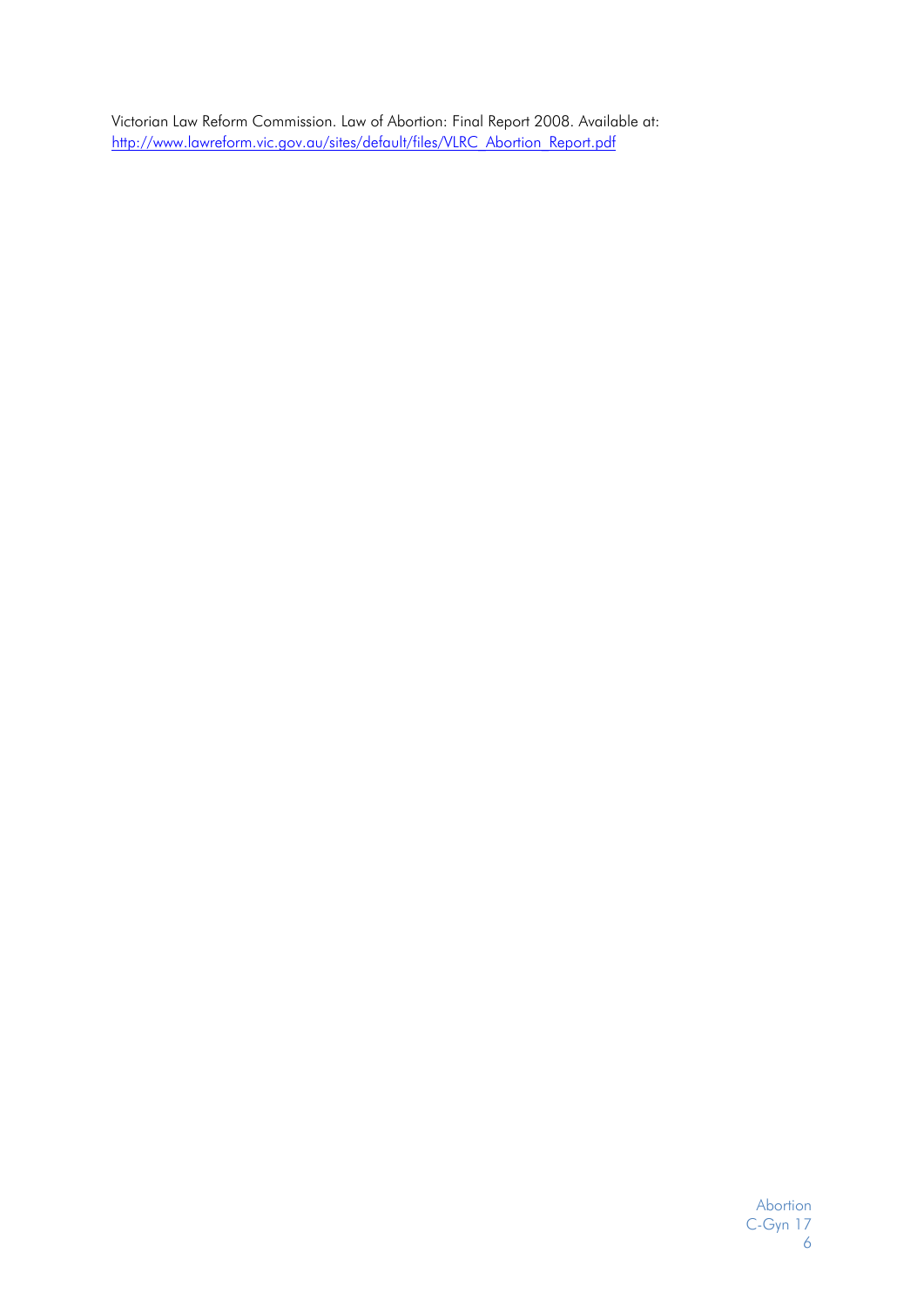# 7. Links to other College statements

Late Abortion (C-Gyn 17a)

The use of mifepristone for medical abortion (C-Gyn 21)

Consent and the Provision of Information to Patients in Australia regarding Proposed Treatment (C-Gen 02a)

Consent and Provision of Information to Patients in New Zealand regarding Proposed Treatment (C-Gen 02b)

Evidence-based Medicine, Obstetrics and Gynaecology (C-Gen 15)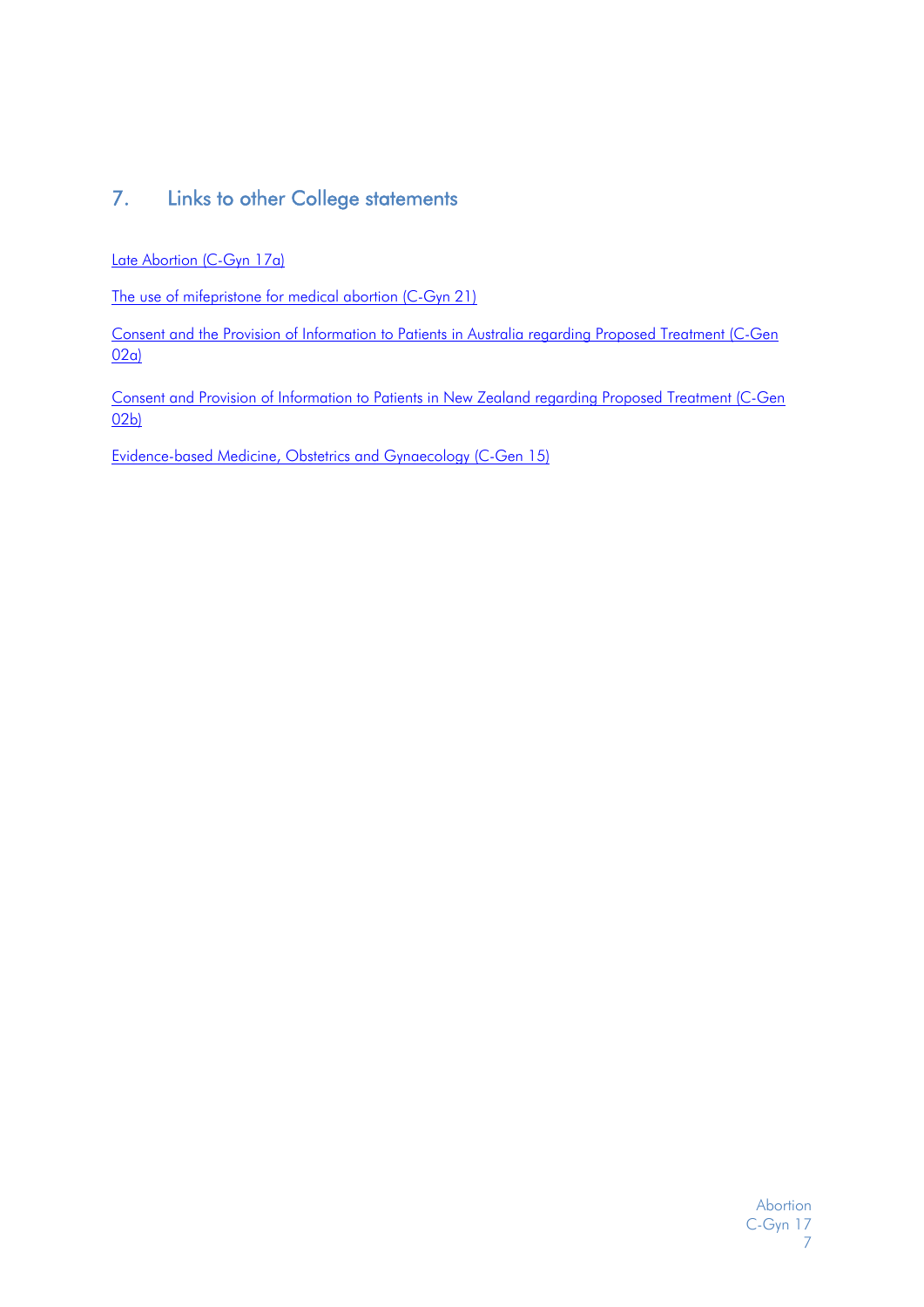# **Appendices**

#### Appendix A Women's Health Committee Membership

| <b>Name</b>                       | Position on Committee           |
|-----------------------------------|---------------------------------|
| Professor Yee Leung               | <b>Chair and Board Member</b>   |
| Dr Gillian Gibson                 | Deputy Chair, Gynaecology       |
|                                   | Deputy Chair, Obstetrics and    |
| Dr Scott White                    | Subspecialties Representative   |
| Associate Professor Ian Pettigrew | Member and EAC Representative   |
| Dr Kristy Milward                 | Member and Councillor           |
| Dr Will Milford                   | Member and Councillor           |
| Dr Frank O'Keeffe                 | Member and Councillor           |
| Professor Sue Walker              | Member                          |
| Dr Roy Watson                     | Member and Councillor           |
| Dr Susan Fleming                  | Member and Councillor           |
| Dr Sue Belgrave                   | Member and Councillor           |
| Dr Marilyn Clarke                 | <b>ATSI</b> Representative      |
| Associate Professor Kirsten Black | Member                          |
| Dr Thangeswaran Rudra             | Member                          |
| Dr Nisha Khot                     | Member and SIMG Representative  |
| Dr Judith Gardiner                | Diplomate Representative        |
| Dr Angela Brown                   | Midwifery Representative        |
| Ms Ann Jorgensen                  | Community Representative        |
| Dr Rebecca Mackenzie-Proctor      | Trainee Representative          |
| Prof Caroline De Costa            | Co-opted member (ANZJOG member) |
| Dr Christine Sammartino           | Observer                        |

#### Appendix B Overview of the development and review process for this statement

i. Steps in developing and updating this statement

This statement was originally developed in March 2005 and was most recently reviewed in March 2019. The Women's Health Committee carried out the following steps in reviewing this statement:

- Declarations of interest were sought from all members prior to reviewing this statement.
- Structured clinical questions were developed and agreed upon.
- An updated literature search to answer the clinical questions was undertaken.
- At the November 2018 face-to-face committee meeting, the existing consensus-based recommendations were reviewed and updated (where appropriate) based on the available body of evidence and clinical expertise. Recommendations were graded as set out below in Appendix B part iii)

#### ii. Declaration of interest process and management

Declaring interests is essential in order to prevent any potential conflict between the private interests of members, and their duties as part of the Women's Health Committee.

A declaration of interest form specific to guidelines and statements was developed by RANZCOG and approved by the RANZCOG Board in September 2012. The Women's Health Committee members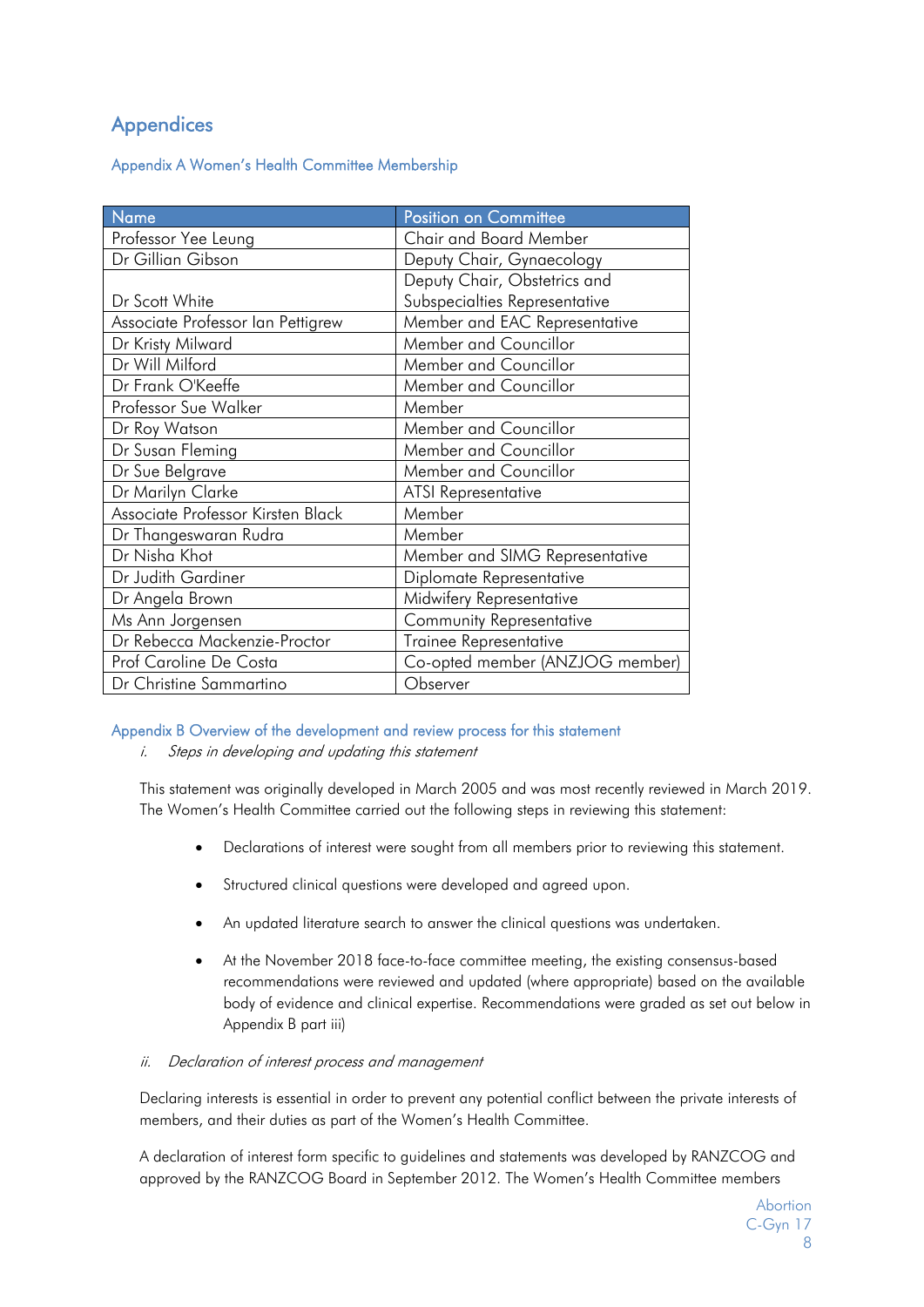were required to declare their relevant interests in writing on this form prior to participating in the review of this statement.

Members were required to update their information as soon as they become aware of any changes to their interests and there was also a standing agenda item at each meeting where declarations of interest were called for and recorded as part of the meeting minutes.

There were no significant real or perceived conflicts of interest that required management during the process of updating this statement.

#### iii. Grading of recommendations

Each recommendation in this College statement is given an overall grade as per the table below, based on the National Health and Medical Research Council (NHMRC) Levels of Evidence and Grades of Recommendations for Developers of Guidelines. Where no robust evidence was available but there was sufficient consensus within the Women's Health Committee, consensus-based recommendations were developed or existing ones updated and are identifiable as such. Consensus-based recommendations were agreed to by the entire committee. Good Practice Notes are highlighted throughout and provide practical guidance to facilitate implementation. These were also developed through consensus of the entire committee.

| Recommendation category |   | Description                                                                                                    |
|-------------------------|---|----------------------------------------------------------------------------------------------------------------|
| Evidence-based          | A | Body of evidence can be trusted to guide practice                                                              |
|                         | B | Body of evidence can be trusted to guide practice in most<br>situations                                        |
|                         | C | Body of evidence provides some support for<br>recommendation(s) but care should be taken in its<br>application |
|                         | D | The body of evidence is weak and the recommendation<br>must be applied with caution                            |
| Consensus-based         |   | Recommendation based on clinical opinion and expertise<br>as insufficient evidence available                   |
| Good Practice Note      |   | Practical advice and information based on clinical opinion<br>and expertise                                    |